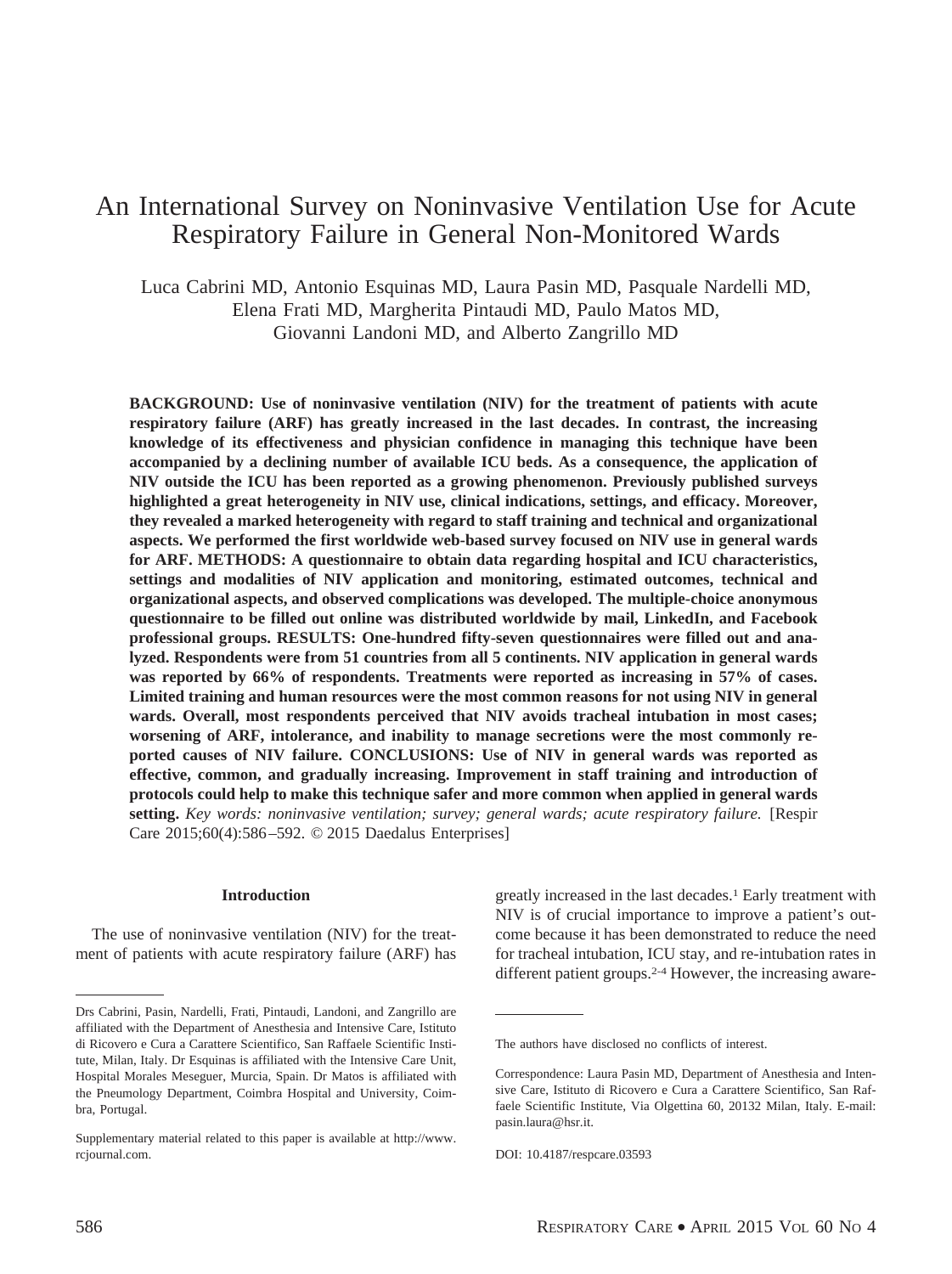ness of the effectiveness of NIV has been accompanied, worldwide, by a declining number of available ICU beds over the years. This shortage, together with an increased confidence of physicians in managing this technique, has resulted in the increased use of NIV outside the ICU. Preliminary reports confirmed NIV efficacy even in a general ward setting.5 Previously published surveys performed on this topic highlighted a great heterogeneity in NIV use, clinical indications, settings, and efficacy in general wards.6-16 Moreover, they revealed a marked heterogeneity even with regard to staff training and technical and organizational aspects of NIV use. We therefore performed the first worldwide web-based international survey focused on NIV use in general wards for ARF.

## **Methods**

We developed a questionnaire to obtain data regarding hospital, general ward (outside ICU, non-monitored ward) or respiratory intermediate unit (characterized by a nurse/patient ratio of 1:3–1:4, multivariable monitors, NIV or invasive ventilation allowed, immediate availability of a physician)<sup>17</sup>; ICU characteristics, settings, and modalities of NIV application and monitoring; perceived outcomes; technical and organizational aspects; and observed complications. The questionnaire was evaluated for clarity and relevance by an international panel of NIV experts (see the supplementary materials at http://www.rcjournal.com). In October 2013, the multiple-choice questionnaire was sent by mail (using all the pertinent mailing lists available to us), LinkedIn, and Facebook professional groups via a link to Maian Survey, a free online survey system. The questionnaire was anonymous, and the collected answers were automatically tabulated in a web Excel worksheet.

## **Results**

One-hundred fifty-seven questionnaires were filled out online and analyzed. Respondents were from 51 countries (Table 1).

The characteristics of the respondents' hospitals are listed in Table 2. In 66% of the hospitals, NIV was applied in general wards. Limited training and limited human resources were the most common reported reasons from centers not using NIV in general wards; very few respondents reported doubts of its efficacy.

In 57% of cases, NIV treatment in general wards was reported as increasing. Training had been performed before NIV introduction in general wards in 49% of cases; periodic education was available in 58% of the centers. In

# **QUICK LOOK**

#### **Current knowledge**

The use of noninvasive ventilation (NIV) for the treatment of exacerbations of COPD has increased markedly over the last decade owing to growing evidence demonstrating improved outcomes. Growth of NIV outside of intensive care has been variable based on indication and geography.

## **What this paper contributes to our knowledge**

A worldwide survey of NIV suggests that use outside the ICU is increasing. The survey identified lack of training and protocols as impediments to safe and effective use on the general floor.

61% of the centers, once started on NIV, the patient was always or often left in the initial ward, whereas only 19% of respondents never left the patients on NIV in an general ward.

The ventilators commonly belonged to the ICU or the pulmonology ward, whereas in only 4% of cases, every ward had its own devices. A trend toward an increase in the number of CPAP/NIV devices was reported by 59% of respondents.

Treatments were often not protocolized (see Table 2). Pulmonologists and intensivists prescribed NIV in most hospitals; however, in 29% of cases, ward physicians could prescribe NIV autonomously. In 32% of hospitals, the physician authorized to prescribe NIV was not continuously present; accordingly, the nursing staff and ward physician had a relevant role in the management of NIV, as reported by two thirds of respondents.

Treated diseases and monitoring aspects are summarized in Tables 3 and 4. In Table 5, the most common complications are reported. Overall, most respondents perceived that NIV was successful in most cases (Table 6); worsening of ARF, intolerance to the interface, and inability to manage secretions were the most commonly reported causes of NIV failure (Table 7).

### **Discussion**

This study is the first international survey focusing on NIV for ARF in general non-monitored wards. The limited number of respondents compared with the huge number of hospitals in the world makes our data preliminary: our results should not be generalized or considered representative of all hospitals worldwide. This bias limits also the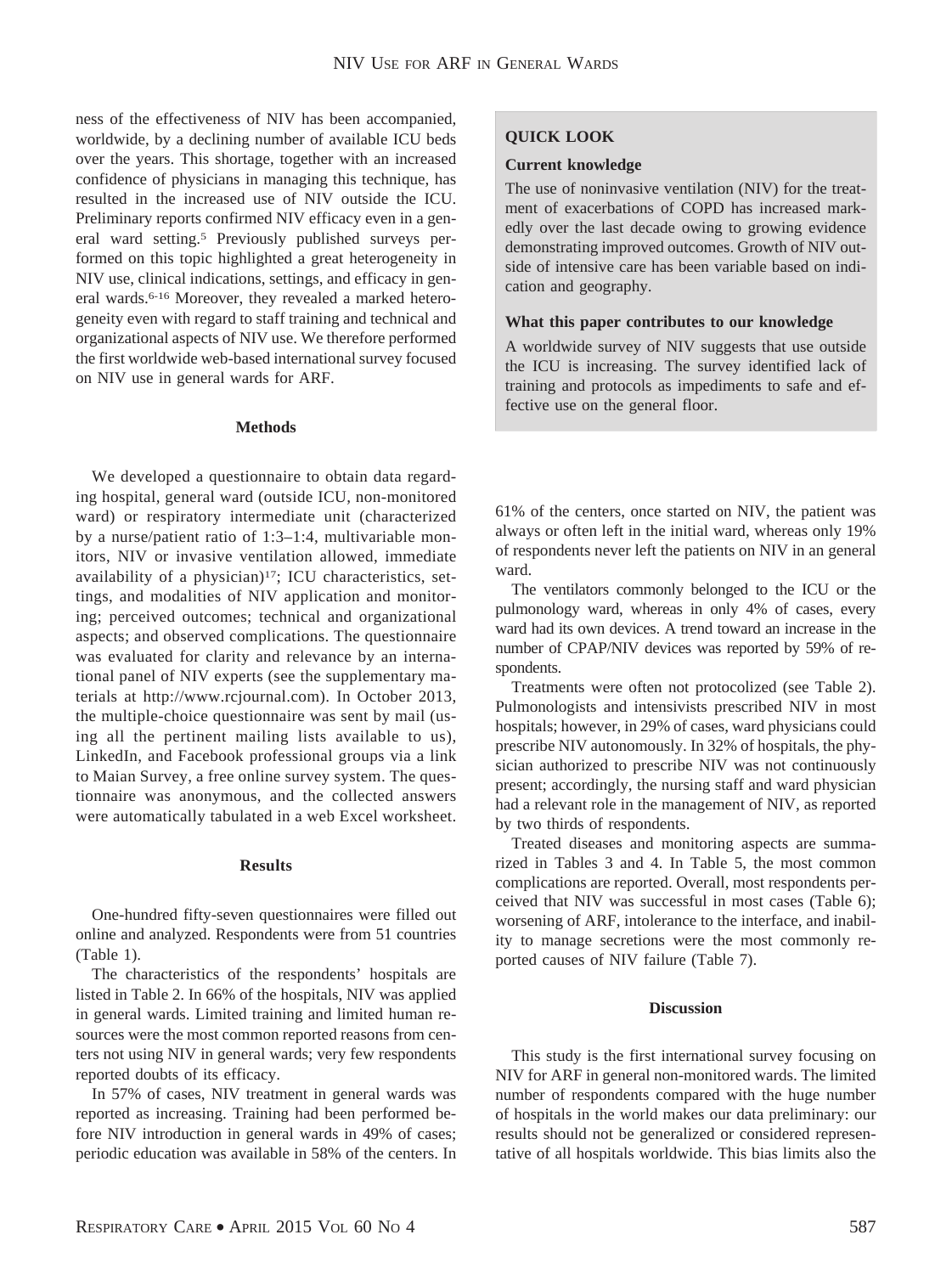| Region and<br>Country                 | No. of<br>Hospitals | Percentage<br>Overall | Percentage<br>of Region |
|---------------------------------------|---------------------|-----------------------|-------------------------|
| Total                                 | 157                 |                       |                         |
| Europe                                | 84                  | 53.5                  |                         |
| Italy                                 | 19                  | 12.1                  | 22.6                    |
| France                                | 10                  | 6.4                   | 11.9                    |
| Germany                               | 10                  | 64                    | 11.9                    |
| Portugal                              | 9                   | 5.7                   | 10.7                    |
| Spain                                 | 7                   | 4.5                   | 8.3                     |
| United Kingdom                        | $\overline{4}$      | 2.5                   | 4.8                     |
| Finland                               | $\overline{2}$      | 1.3                   | 2.4                     |
| Ireland                               | $\overline{c}$      | 1.3                   | 2.4                     |
| Norway                                | $\overline{c}$      | 1.3                   | 2.4                     |
| Romania                               | $\overline{2}$      | 1.3                   | 2.4                     |
| Russia                                | $\overline{c}$      | 1.3                   | 2.4                     |
| Slovakia                              | $\overline{c}$      | 1.3                   | 2.4                     |
| The Netherlands                       | $\overline{2}$      | 1.3                   | 2.4                     |
| Austria                               | 1                   | 0.6                   | 1.2                     |
| Belgium                               | 1                   | 0.6                   | 1.2                     |
| Bulgaria                              | 1                   | 0.6                   | 1.2                     |
| Croatia                               | 1                   | 0.6                   | 1.2                     |
| Denmark                               | 1                   | 0 <sub>6</sub>        | 1.2                     |
| Hungary<br>Iceland                    | 1<br>1              | 0.6<br>0.6            | 1.2<br>1.2              |
| Macedonia                             | 1                   | 0 <sub>6</sub>        | 1.2                     |
| Monaco                                | 1                   | 0.6                   | 1.2                     |
| Poland                                | 1                   | 0.6                   | 1.2                     |
| Serbia                                | 1                   | 0.6                   | 1.2                     |
| Asia                                  | 31                  | 19.8                  |                         |
| India                                 | 10                  | 6.4                   | 32.3                    |
| Turkey                                | 5                   | 3.2                   | 16.1                    |
| Pakistan                              | 3                   | 1.9                   | 9.7                     |
| Saudi Arabia                          | $\overline{c}$      | 1.3                   | 6.5                     |
| Taiwan                                | $\overline{c}$      | 1.3                   | 6.5                     |
| <b>United Arab Emirates</b>           | $\overline{2}$      | 1.3                   | 6.5                     |
| China                                 | 1                   | 0.6                   | 3.2                     |
| Iraq                                  | 1                   | 0.6                   | 3.2                     |
| Japan                                 | 1                   | 0.6                   | 3.2                     |
| Jordan                                | 1                   | 0.6                   | 3.2                     |
| Kuwait                                | 1                   | 0.6                   | 3.2                     |
| Central and South America             | 13                  | 8.3                   |                         |
| <b>Brazil</b>                         | 5                   | 3.2                   | 38.5                    |
| Argentina                             | $\overline{c}$      | 1.3                   | 15.4                    |
| Peru                                  | $\overline{c}$      | 1.3                   | 15.4                    |
| Colombia                              | 1                   | 0.6                   | 7.7                     |
| Costa Rica                            | 1                   | 0.6                   | 7.7                     |
| Ecuador                               | 1                   | 0.6                   | 7.7                     |
| Venezuela                             | 1                   | 0.6                   | 7.7                     |
| North America<br><b>United States</b> | 9<br>5              | 5.8                   |                         |
| Canada                                | 2                   | 3.2<br>1.3            | 55.6<br>22.2            |
| Mexico                                | $\overline{2}$      | 1.3                   | 22.2                    |
| Oceania                               | 5                   | 3.2                   |                         |
| Australia                             | 3                   | 1.9                   | 60.0                    |
| New Zealand                           | $\overline{c}$      | 1.3                   | 40.0                    |
| Africa                                | $\overline{4}$      | 2.4                   |                         |
| Egypt                                 | 1                   | 0.6                   | 25.0                    |
| Lebanon                               | 1                   | 0.6                   | 25.0                    |
| Morocco                               | 1                   | 0.6                   | 25.0                    |
| Tunisia                               | 1                   | 0.6                   | 25.0                    |
| Unidentified                          | 11                  | 7.0                   |                         |

#### Table 2. Characteristics of the Respondents' Hospitals and Settings of NIV Use

| Characteristics                                                                                      | Values, <i>n</i><br>(%) |
|------------------------------------------------------------------------------------------------------|-------------------------|
| Hospital type                                                                                        |                         |
| Academic                                                                                             | 110(69.1)               |
| Non-academic                                                                                         | 47 (30.9)               |
| No. of hospital beds                                                                                 |                         |
| < 500                                                                                                | 64 (40.8)               |
| 500-1,000                                                                                            | 53 (33.8)               |
| > 1,000                                                                                              | 40 (25.4)               |
| Presence of a respiratory step-down unit (also defined<br>as a high-dependency or intermediate unit) |                         |
| Yes                                                                                                  | 76 (48.8)               |
| No                                                                                                   | 81 (51.2)               |
| NIV applied in the respiratory step-down unit, if<br>present                                         |                         |
| Yes                                                                                                  | 83 (53.1)               |
| No                                                                                                   | 12(7.5)                 |
| Not present                                                                                          | 62 (39.4)               |
| NIV applied in the ICU, if present                                                                   |                         |
| Yes                                                                                                  | 146 (93.1)              |
| No                                                                                                   | 6(3.8)                  |
| Not present                                                                                          | 5(3.1)                  |
| NIV applied in the emergency department, if present<br>Yes                                           |                         |
| No                                                                                                   | 114 (73.0)<br>25 (15.7) |
| Not present                                                                                          | 18 (11.3)               |
| NIV applied in general wards                                                                         |                         |
| Yes                                                                                                  | 104(66.0)               |
| No                                                                                                   | 53 (34.0)               |
| Reasons for not using NIV in general wards                                                           |                         |
| Safety concerns                                                                                      | 32 (20.4)               |
| Lack of training                                                                                     | 46 (29.9)               |
| Limited human resources (understaffed)                                                               | 39 (24.8)               |
| Limited financial resources                                                                          | 26 (16.6)               |
| Doubts about NIV efficacy                                                                            | 6(3.8)                  |
| Other                                                                                                | 16 (10.2)               |
| No. of NIV treatments in general wards increasing                                                    |                         |
| Yes                                                                                                  | 90 (57.3)               |
| N <sub>0</sub>                                                                                       | 49 (31.2)               |
| Unknown                                                                                              | 18 (11.5)               |
| Specific training provided before introducing NIV in<br>general wards                                |                         |
| Yes                                                                                                  | 79 (50.6)               |
| No                                                                                                   | 78 (49.4)               |
| NIV use in general wards                                                                             |                         |
| Every hospital ward                                                                                  | 49 (31.5)               |
| Only in some hospital wards                                                                          | 108 (68.5)              |
| Patient left in the general ward after starting NIV                                                  |                         |
| Always                                                                                               | 31(19.6)                |
| Often                                                                                                | 71 (45.3)               |
| Rarely<br>Never                                                                                      | 35 (22.3)               |
|                                                                                                      | 20 (12.8)               |
|                                                                                                      | (continued)             |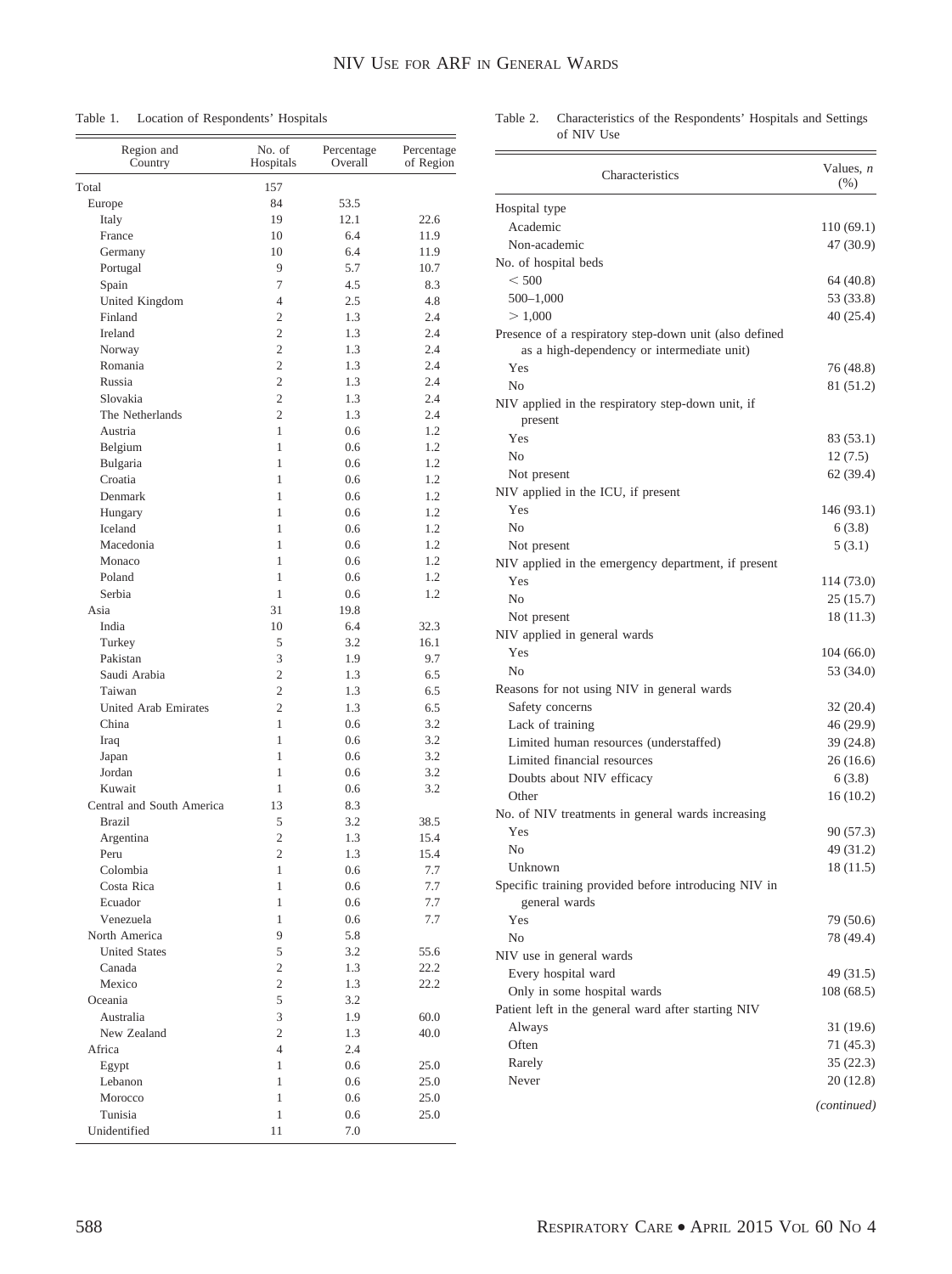# NIV USE FOR ARF IN GENERAL WARDS

#### Table 2. Continued

| Characteristics                                                                                         | Values, $n$<br>(%) |
|---------------------------------------------------------------------------------------------------------|--------------------|
| NIV modalities used in general wards                                                                    |                    |
| <b>CPAP</b>                                                                                             | 88 (56.1)          |
| Bi-level or pressure support                                                                            | 119 (75.8)         |
| Pressure control                                                                                        | 30 (19.1)          |
| Volume control                                                                                          | 22 (14.0)          |
| Other                                                                                                   | 14 (8.9)           |
| No. of CPAP devices available in the hospital                                                           |                    |
| 1                                                                                                       | 4(2.7)             |
| $\overline{2}$                                                                                          | 7(4.7)             |
| 3                                                                                                       | 15 (9.4)           |
| $\overline{4}$                                                                                          | 16 (10.1)          |
| 5                                                                                                       | 11 (6.7)           |
| > 5                                                                                                     | 104(66.4)          |
| No. of ventilators available in the hospital for<br>pressure support/BPAP/volume control<br>ventilation |                    |
| 1                                                                                                       | 1(0.6)             |
| $\overline{c}$                                                                                          | 7(4.5)             |
| 3                                                                                                       | 5(3.2)             |
| $\overline{4}$                                                                                          | 12(7.7)            |
| 5                                                                                                       | 8(5.1)             |
| > 5                                                                                                     | 124 (78.8)         |
| Ventilator owner                                                                                        |                    |
| ICU                                                                                                     | 112 (71.3)         |
| Emergency department                                                                                    | 57 (36.3)          |
| Pulmonology                                                                                             | 83 (52.9)          |
| Every ward has its own ventilators                                                                      | 12(7.6)            |
| Other                                                                                                   | 24 (15.3)          |
| Interface used for NIV                                                                                  |                    |
| Oronasal masks                                                                                          | 143 (91.1)         |
| Nasal masks                                                                                             | 73 (46.5)          |
| Helmets                                                                                                 | 34 (21.7)          |
| Other                                                                                                   | 24 (15.3)          |
| Availability of different size and models                                                               |                    |
| Yes                                                                                                     | 148 (94.2)         |
| N <sub>0</sub>                                                                                          | 9(5.8)             |
| Presence of NIV-dedicated protocol for:                                                                 |                    |
| Indications                                                                                             | 81 (51.5)          |
| Treatment modalities                                                                                    | 60(38.2)           |
| Weaning for NIV                                                                                         | 50(31.8)           |
| Monitoring                                                                                              | 69 (43.9)          |
| Absolute and relative contraindications                                                                 | 65 (41.4)          |
| No protocol is present                                                                                  | 66 (42.0)          |
| NIV prescriber in general wards                                                                         |                    |
| Ward physician                                                                                          | 46 (29.3)          |
| Pulmonologist                                                                                           | 108(68.8)          |
| Anesthesiologist                                                                                        | 55 (35.0)          |
| Emergency physician                                                                                     | 52(33.1)           |
| Intensivist                                                                                             | 83 (52.9)          |
| Medical emergency team/rapid response team                                                              | 23(14.6)           |
| Respiratory therapist                                                                                   | 24(15.3)           |
| Other                                                                                                   | 6(3.8)             |
|                                                                                                         | (continued)        |

Table 2. Continued

| Characteristics                                                                  | Values, $n$<br>(% ) |  |
|----------------------------------------------------------------------------------|---------------------|--|
| Is the specialist authorized to prescribe NIV<br>always present in the hospital? |                     |  |
| Yes                                                                              | 107(68.0)           |  |
| No                                                                               | 50(32.0)            |  |
| Protocol to manage NIV failure                                                   |                     |  |
| Yes                                                                              | 57 (36.6)           |  |
| No                                                                               | 64 (40.5)           |  |
| Depends mainly on ICU bed availability                                           | 36 (22.9)           |  |
| Role of general ward physicians in days following<br>NIV initiation              |                     |  |
| Manage every aspect of the treatment                                             | 58 (36.6)           |  |
| No role in NIV                                                                   | 31 (19.9)           |  |
| Manage NIV in conjunction with the physician<br>who prescribed it                | 68 (43.5)           |  |
| Role of general ward nurses in days following<br>NIV initiation                  |                     |  |
| Manage every aspect of the treatment                                             | 29 (18.3)           |  |
| No role in NIV                                                                   | 39 (24.8)           |  |
| Manage NIV in conjunction with the ward                                          | 89 (56.9)           |  |
| physician and physician who prescribed it                                        |                     |  |
| Presence of a respiratory therapist in general<br>wards using NIV                |                     |  |
| Yes, in all wards                                                                | 38 (24.2)           |  |
| Yes, in most wards                                                               | 10(6.7)             |  |
| Yes, but only in a few wards                                                     | 36(22.8)            |  |
| N <sub>0</sub>                                                                   | 73 (46.3)           |  |
| $NIV =$ noninvasive ventilation<br>$BPAP = bi-level positive airway pressure$    |                     |  |

value of comparisons with other surveys. Nevertheless, our original results offer a basis for future larger studies.

The results from our study, including respondents from all 5 continents, suggests that NIV use in general wards is common and growing worldwide. In a recent survey among the members of the Noninvasive Ventilatory Support Group of the European Respiratory Society, NIV use in general (mainly pulmonary) wards was reported as common.16 The percentage of hospitals using NIV in general wards is increasing: from  $\leq 10\%$  in 2005<sup>9</sup> to 66% in our survey. As reported in previous studies,<sup>6,7,9</sup> in most hospitals, NIV is prescribed only in some hospital wards, and once the treatment is started, patients generally remain in their wards. The main reason for this phenomenon is likely the overall respondents' perception of NIV efficacy. In fact,  $> 50\%$ of respondents believed that NIV was successful in more than half of cases. This percentage is doubled compared with the percentages reported in previous surveys.<sup>6,7</sup> Nevertheless, the perceived success rate is still lower than the success rates reported in most published studies on NIV4: NIV efficacy in general wards should be further improved, and simple interventions to achieve this aim seem at hand.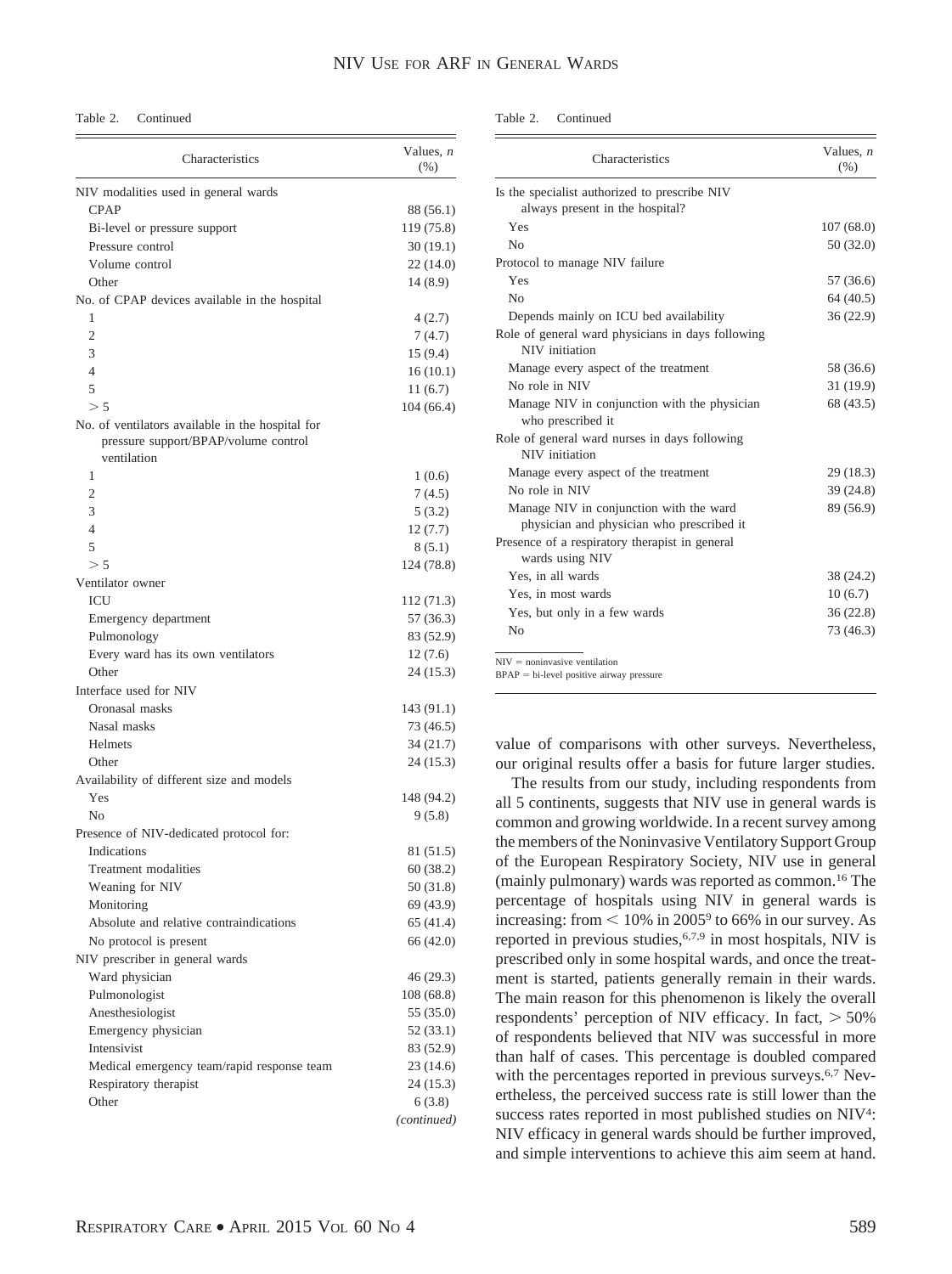|  | Table 3. Causes of ARF Treated by NIV Outside the ICU |  |  |  |  |  |  |  |
|--|-------------------------------------------------------|--|--|--|--|--|--|--|
|--|-------------------------------------------------------|--|--|--|--|--|--|--|

| Cause of ARF                                                         | Hospitals Using NIV<br>Outside the ICU for<br>This Cause of ARF (%) |
|----------------------------------------------------------------------|---------------------------------------------------------------------|
| COPD exacerbation                                                    | 94.3                                                                |
| Acute pulmonary edema                                                | 85.4                                                                |
| Neuromuscular diseases                                               | 77.1                                                                |
| Postoperative ARF                                                    | 72.0                                                                |
| Pneumonia in immunocompromised<br>patients                           | 63.0                                                                |
| Palliation                                                           | 51.0                                                                |
| Pneumonia in non-immunocompromised<br>patients                       | 41.4                                                                |
| Asthma                                                               | 34.4                                                                |
| Thoracic trauma                                                      | 26.1                                                                |
| $ARF = acute$ respiratory failure<br>$NIV = noninvasive ventilation$ |                                                                     |

Table 4. Reported Standard Monitoring for NIV Treatments Outside the ICU

| Monitoring                                                       | <b>Hospitals Routinely</b><br>Using NIV $(\% )$ |
|------------------------------------------------------------------|-------------------------------------------------|
| Continuous pulse oximetry                                        | 80.3                                            |
| Arterial blood gas analysis when clinically<br>required          | 68.8                                            |
| Visits by the specialist prescribing NIV more<br>than once daily | 44.6                                            |
| Continuous electrocardiogram                                     | 43.9                                            |
| Arterial blood gas analysis at fixed times                       | 39.5                                            |
| Continuous noninvasive arterial blood pressure                   | 52.2                                            |
| Daily visit by the specialist prescribing NIV                    | 16.6                                            |
| No standard                                                      | 12.1                                            |
| $NIV = noninvasive ventilation$                                  |                                                 |

As an example, nearly 42% of respondents attributed NIV failure to poor patient compliance with the interface: a careful, better choice and management of the most comfortable interface could likely be obtained through better staff training.

In addition to well-established indications such as acute pulmonary edema and COPD exacerbation, NIV is also commonly used in conditions in which response to NIV is less clear, such as asthma. Moreover, use for indications with a known high failure rate, such as pneumonia, in non-immunocompromised patients has been reported. These results are comparable with those reported by Cabrini et al<sup>6</sup> in 2011, with the exception of neuromuscular diseases, which was a much more prevalent cause for NIV use outside the ICU in our survey (77% vs 38%).

Table 5. Complications or Problems Reported in Patients Receiving NIV

| Complication or Problem                                           | Respondents Reporting a<br>Complication or Problem (%) |
|-------------------------------------------------------------------|--------------------------------------------------------|
| Skin lesions due to mask                                          | 72.0                                                   |
| Excessive agitation of patient                                    | 67.5                                                   |
| Excessive air losses around a mask                                | 65.6                                                   |
| Patient's refusal of or insufficient<br>compliance with NIV       | 67.5                                                   |
| Insufficient ward doctor cooperation                              | 28.0                                                   |
| Insufficient ward nurse cooperation                               | 26.8                                                   |
| Sudden arterial desaturation                                      | 19.7                                                   |
| Ventilator malfunctioning                                         | 19.1                                                   |
| Coma                                                              | 7.0                                                    |
| Delay in tracheal intubation in the<br>case of NIV failure        | 25.5                                                   |
| Other                                                             | 5.7                                                    |
| Conjunctivitis                                                    | 15.9                                                   |
| Delay of visit by the specialist<br>prescribing NIV when summoned | 15.3                                                   |

 $NIV =$  noninvasive ventilation

Table 6. Perceived NIV Success Rate in General Wards

| Overall Average NIV Success Rate in<br>General Wards (Avoidance of Tracheal<br>Intubation and Admission to ICU) | Respondents Reporting<br>NIV Success Rate in<br>General Wards (%) |  |  |
|-----------------------------------------------------------------------------------------------------------------|-------------------------------------------------------------------|--|--|
| $< 25\%$                                                                                                        | 11.6                                                              |  |  |
| 25-49%                                                                                                          | 22.6                                                              |  |  |
| $50 - 74%$                                                                                                      | 25.3                                                              |  |  |
| > 75%                                                                                                           | 26.0                                                              |  |  |
| Unknown                                                                                                         | 14.4                                                              |  |  |
| $NIV = noninvasive ventilation$                                                                                 |                                                                   |  |  |

Table 7. Causes of NIV Failure in General Wards

| Most Common Cause of NIV<br>Failure in General Wards | Respondents Reporting<br>the Most Common Cause (%) |
|------------------------------------------------------|----------------------------------------------------|
| Worsening respiratory failure                        | 67.5                                               |
| Inability to manage secretions                       | 38.9                                               |
| Intolerance to the interface                         | 42.0                                               |
| Deteriorating level of consciousness                 | 28.0                                               |
| NIV-related complications                            | 17.2                                               |
| Other                                                | 9.6                                                |
| $NIV = noninvasive ventilation$                      |                                                    |

In general, NIV should not be used in general wards when its efficacy is uncertain, at a minimum, and better monitored settings are preferred. However, the reported data do not necessarily imply that there is a lack of awareness about NIV failure risk; on the contrary, they could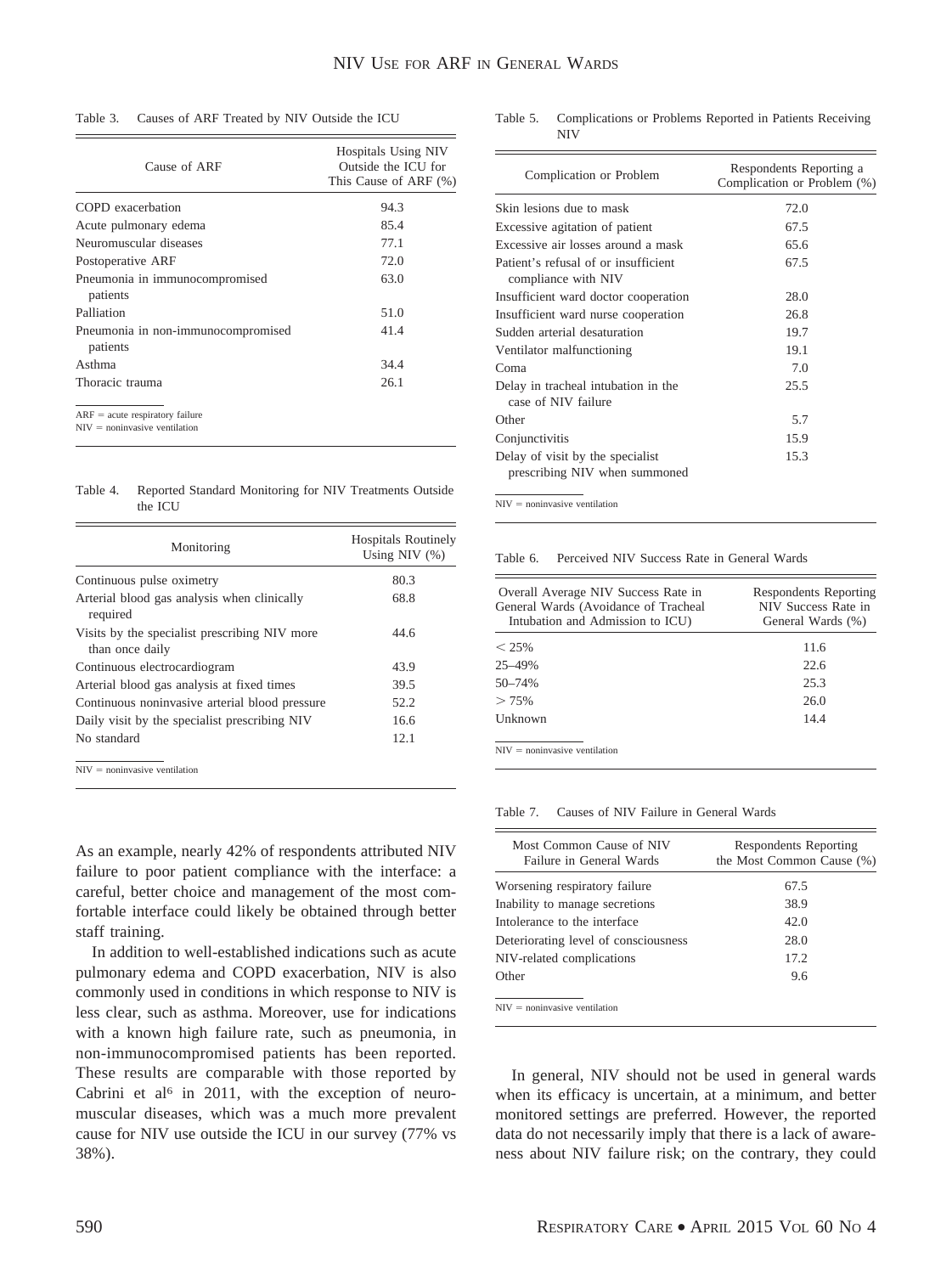merely demonstrate that better monitored beds are often unavailable, forcing physicians to manage ARF in suboptimal settings. Nevertheless, awareness of NIV limitations and risks should be promoted: mandatory preliminary training and the use of a protocol could be of help if NIV is to be administered in non-monitored wards.

Finally, lack of training and limited human and financial resources (not monitored wards) are the most common reported reasons for not using NIV in general. Despite the increasing data on NIV efficacy, in particular when applied early,2 a relevant percentage of hospitals have not yet decided to invest in this field. It is worth noting that the cost effectiveness of NIV outside the ICU has already been demonstrated.18,19

NIV use in general wards is an area of research that has been largely neglected compared with studies performed in ICUs. The fact that almost all published studies on NIV were performed in ICUs could be misleading, as the results might not accurately represent where NIV is currently used in the real world. Our study suggests that research on NIV use outside the ICU is urgently required.

# **Limitations**

Our survey has some limitations. We (experienced in both NIV and surveys) developed the questionnaire, and it was reviewed by a larger number of international experts; however, the questionnaire did not undergo a full evaluation process. Information about the criteria used to define respiratory failure in every center and the severity of the respiratory failure was not collected: future surveys should consider these issues to better understand which patients are currently treated on general wards. Data on NIV performed in general wards on do-not-intubate patients or patients considered unfit for ICU admission (or who refused intubation or ICU admission) were not collected; these data would have been of help in better evaluating the use of NIV for controversial indications, such as asthma and pneumonia, in general wards. The hospitals that agreed to participate in the survey are not representative of all hospitals worldwide. Therefore, comparisons with previous studies should be made with caution. Moreover, the number of respondents was rather limited. Because the questionnaire was distributed by social media, we do not know how many people were contacted; for the same reason, we cannot report the responding rate among the different countries or different types of hospitals. However, the aim of the survey was to offer a first look at NIV use outside the ICU. We consider our effort successful, as hospitals from all 5 continents returned the questionnaire. We did not collect data on the profession or specialization of the respondents; respondents could report different complementary data or perceptions about NIV use. Finally, we explored a limited number of NIV aspects: future surveys

should focus on specific aspect such as protocols, organization, association between NIV use on general wards and shortage of ICU beds, and physicians' preferences.

## **Conclusions**

Based on this first international survey, NIV is often applied in general wards, and its use is increasing. Criticalities such as lack of training and protocols are reported and should be addressed to make NIV use safer and more effective. Further research in this area is required.

#### **REFERENCES**

- 1. Schnell D, Timsit JF, Darmon M, Vesin A, Goldgran-Toledano D, Dumenil AS, et al. Noninvasive mechanical ventilation in acute respiratory failure: trends in use and outcomes. Intensive Care Med 2014;40(4):582-591.
- 2. Nava S, Hill N. Non-invasive ventilation in acute respiratory failure. Lancet 2009;374(9685):250-259.
- 3. Antonelli M, Conti G, Rocco M, Bufi M, De Blasi RA, Vivino G, et al. A comparison of noninvasive positive-pressure ventilation and conventional mechanical ventilation in patients with acute respiratory failure. N Engl J Med 1998;339(7):429-435.
- 4. Glossop AJ, Shephard N, Bryden DC, Mills GH. Non-invasive ventilation for weaning, avoiding reintubation after extubation and in the postoperative period: a meta-analysis. Br J Anaesth 2012;109(3):305- 314.
- 5. Cabrini L, Idone C, Colombo S, Monti G, Bergonzi PC, Landoni G, et al. Medical emergency team and non-invasive ventilation outside ICU for acute respiratory failure. Intensive Care Med 2009;35(2): 339-343.
- 6. Cabrini L, Antonelli M, Savoia G, Landriscina M. Non-invasive ventilation outside of the intensive care unit: an Italian survey. Minerva Anestesiol 2011;77(3):313-322.
- 7. Bierer GB, Soo Hoo GW. Noninvasive ventilation for acute respiratory failure: a national survey of Veterans Affair Hospitals. Respir Care 2009;54(10):1313-1320.
- 8. Guarracino F, Cabrini L, Ferro B, Landoni G, Lembo R, Mucchetti M, et al. Noninvasive ventilation practice in cardiac surgery patients: insights from a European survey. J Cardiothorac Vasc Anesth 2013; 27(5):e63-e65.
- 9. Burns KE, Sinuff T, Adhikari NK, Meade MO, Heels-Ansdell D, Martin CM, Cook DJ. Bilevel positive pressure ventilation for acute respiratory failure: survey of Ontario practice. Crit Care Med 2005; 33(7):1477-1483.
- 10. Doherty MJ, Greenstone MA. Survey of non-invasive ventilation in patients with acute exacerbations of chronic obstructive pulmonary disease in the UK. Thorax 1998;53(10):863-866.
- 11. Kumle B, Haisch G, Suttner SW, Piper SN, Maleck B, Boldt J. [Current status of non-invasive ventilation in German ICUs: a postal survey]. Anasthesiol Intensivmed Notfallmed Schmerzther 2003; 38(1):32-37. *Article in German.*
- 12. Crimi C, Noto A, Princi P, Esquinas A, Nava S. A European survey of non-invasive ventilation (NIV) practices. Eur Respir J 2010;36(2): 362-369.
- 13. Demoule A, Girou E, Richard JC, Taillé S, Brochard L. Increased use of noninvasive ventilation in French intensive care units. Intensive Care Med 2006;32(11):1747-1755.
- 14. Hess DR, Pang JM, Camargo CA Jr. A survey of the use of noninvasive ventilation in academic emergency departments in the United States. Respir Care 2009;54(10):1306-1312.